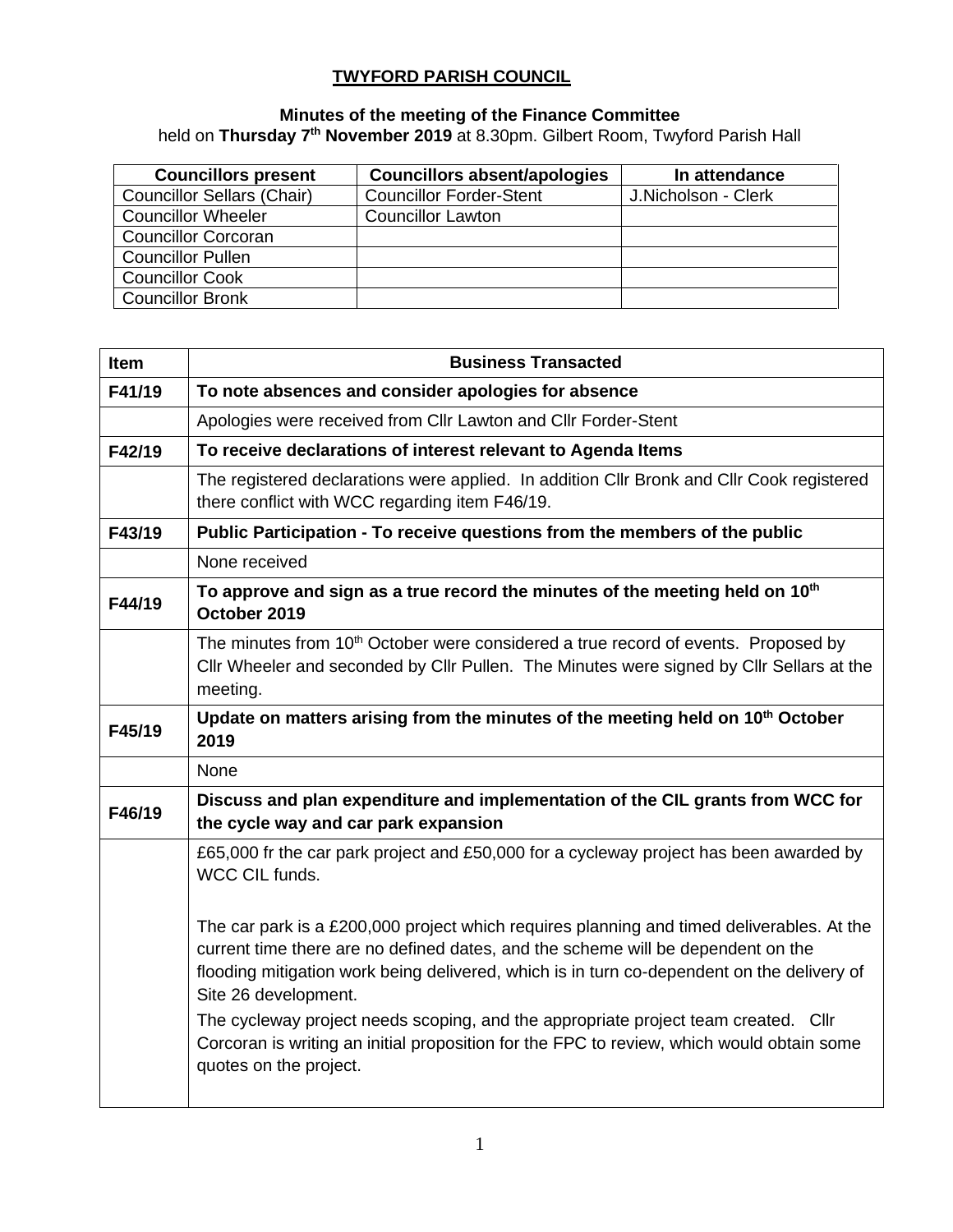|              | The Clerk proposed that a project structure is set up across the many projects the Parish                                                                                                                                                                                                                                                                                                                                                                                                                                                                                                                                                                                                                           |  |  |  |  |  |
|--------------|---------------------------------------------------------------------------------------------------------------------------------------------------------------------------------------------------------------------------------------------------------------------------------------------------------------------------------------------------------------------------------------------------------------------------------------------------------------------------------------------------------------------------------------------------------------------------------------------------------------------------------------------------------------------------------------------------------------------|--|--|--|--|--|
|              | Council are looking to be delivered in the next few years. Full Governance and defined                                                                                                                                                                                                                                                                                                                                                                                                                                                                                                                                                                                                                              |  |  |  |  |  |
|              | deliverables are required to be understood across the Parish Council. To be discussed                                                                                                                                                                                                                                                                                                                                                                                                                                                                                                                                                                                                                               |  |  |  |  |  |
|              | across the following agenda items, and to be added to FPC agenda 21 <sup>st</sup> November 2019.                                                                                                                                                                                                                                                                                                                                                                                                                                                                                                                                                                                                                    |  |  |  |  |  |
| F47/19       | Discuss the SDNP CIL application progress                                                                                                                                                                                                                                                                                                                                                                                                                                                                                                                                                                                                                                                                           |  |  |  |  |  |
|              | Two applications are being considered, £12,700 towards the basketball court                                                                                                                                                                                                                                                                                                                                                                                                                                                                                                                                                                                                                                         |  |  |  |  |  |
|              | refurbishment, and £5,000 towards the pavilion refurbishment. Yet to be confirmed.                                                                                                                                                                                                                                                                                                                                                                                                                                                                                                                                                                                                                                  |  |  |  |  |  |
| F48/19       | Review 5 year project plan and spend                                                                                                                                                                                                                                                                                                                                                                                                                                                                                                                                                                                                                                                                                |  |  |  |  |  |
|              | Discussed under item F50/10                                                                                                                                                                                                                                                                                                                                                                                                                                                                                                                                                                                                                                                                                         |  |  |  |  |  |
| F49/19       | Plan the CIL applications for 2020 / 2021 due January 2020                                                                                                                                                                                                                                                                                                                                                                                                                                                                                                                                                                                                                                                          |  |  |  |  |  |
|              | Carried over.                                                                                                                                                                                                                                                                                                                                                                                                                                                                                                                                                                                                                                                                                                       |  |  |  |  |  |
| F50/19       | Review budget and precept assumptions for 2020 / 2021                                                                                                                                                                                                                                                                                                                                                                                                                                                                                                                                                                                                                                                               |  |  |  |  |  |
|              | The Clerk had prepared a draft budget for 2020 / 2021 which has been reviewed by Cllr<br>Sellars. The Clerk and Cllr Sellars talked through the budget, starting with a year end<br>projection for 2019 / 2020. Detailed assumptions have been made on income and<br>expenditure, based on the 5 year plan created at 2019 / 2020 budget. A few amends<br>were made by the Clerk to those assumptions including; spend for an additional SLR,<br>increased Clerk / Admin support, funding available for climate initiatives and tree<br>planting, Norris Bridge engineering consultancy being delivered, providing some costs for<br>project management support and the WCC CIL projects being delivered next year. |  |  |  |  |  |
|              | The committee reviewed all of the assumptions and suggested an amend to include<br>accruing savings to replace play equipment in the future. The project management costs<br>were also queried.                                                                                                                                                                                                                                                                                                                                                                                                                                                                                                                     |  |  |  |  |  |
|              | The amount of precept was considered by the committee, reviewing the various<br>scenarios the Clerk had prepared, ranging from 0% to 15% increase in precept. The<br>committee felt that an increase was required to deliver the projects identified, but wished<br>not to support a 10% increase. It was agreed that 7.5% increase would be presented to<br>the FPC on 21 <sup>st</sup> November.                                                                                                                                                                                                                                                                                                                  |  |  |  |  |  |
|              | It was agreed that the budget will discussed at the FPC on 21 <sup>st</sup> November, to obtain an<br>agreement in principle to all of the assumptions and project timing.                                                                                                                                                                                                                                                                                                                                                                                                                                                                                                                                          |  |  |  |  |  |
| <b>Clerk</b> | Action: Clerk to circulate the budget spreadsheet to the committee, and add to the<br>agenda of the FPC 21.11.19                                                                                                                                                                                                                                                                                                                                                                                                                                                                                                                                                                                                    |  |  |  |  |  |
| F51/19       | To raise any items for the next agenda and agree the date of the next meeting<br>currently scheduled for 16th January 2020                                                                                                                                                                                                                                                                                                                                                                                                                                                                                                                                                                                          |  |  |  |  |  |
|              | Confirmed.                                                                                                                                                                                                                                                                                                                                                                                                                                                                                                                                                                                                                                                                                                          |  |  |  |  |  |
|              |                                                                                                                                                                                                                                                                                                                                                                                                                                                                                                                                                                                                                                                                                                                     |  |  |  |  |  |

Jo Nicholson - Clerk to the Parish Council – 12<sup>th</sup> November 2019

Contact: [clerk@twyf](mailto:clerk@twy)ordhants.org.